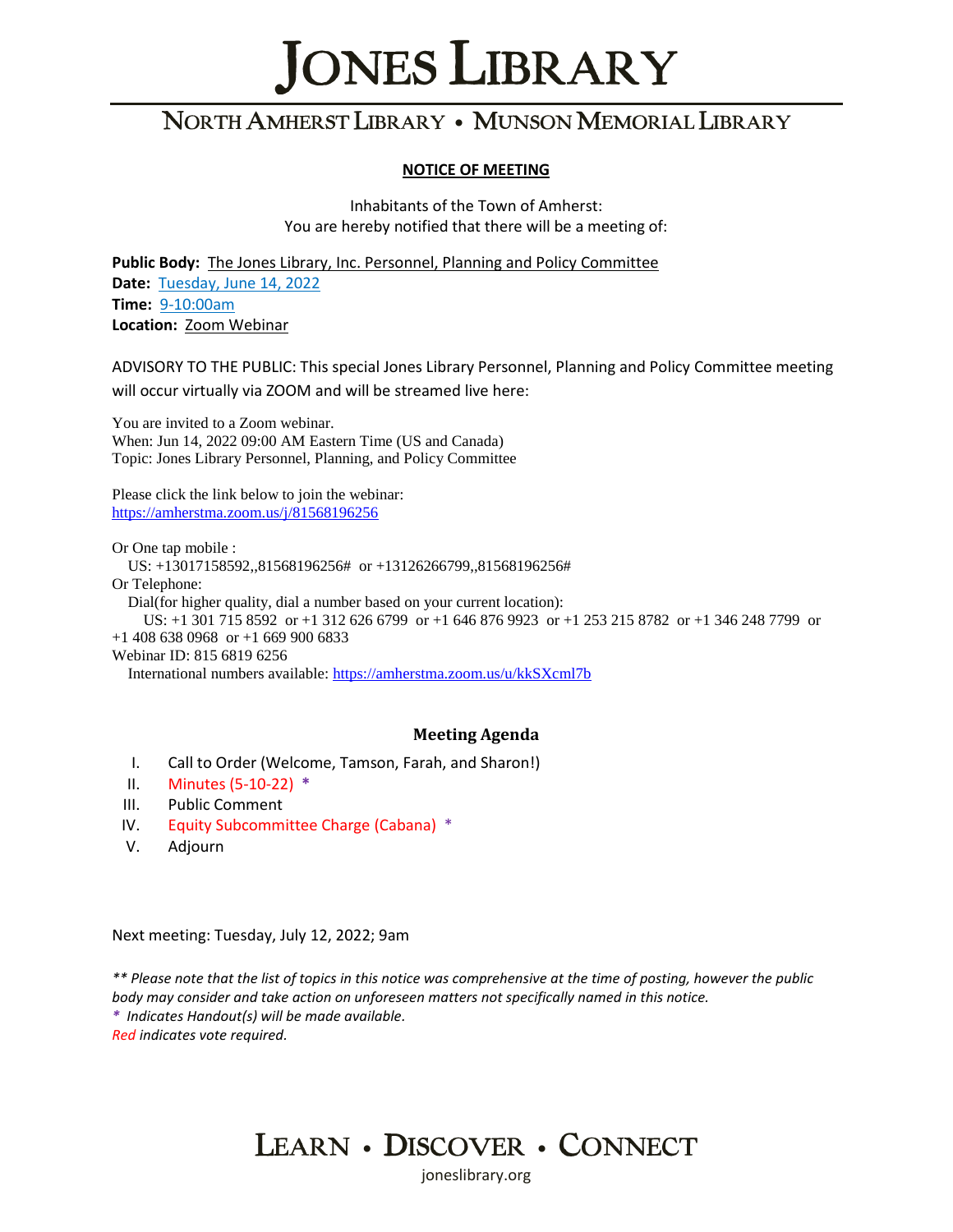### **Jones Library Personnel, Policy and Planning Committee Meeting via Zoom May 10, 2022 9 a.m.**

Attending: Farah Ameen, Tamson Ely, Sharon Sharry

- I. Meeting called to order at 9:00 a.m.
- II. Minutes approved for March 22, 2022 and April 12, 2022.
- III. No public comment.
- IV. Equity Subcommittee Charge: Discussion postponed until June meeting.
- V. Mileage Reimbursement: Sharon presented an updated rate to conform to state and federal rates. Voted to recommend this updated rate to the Board at its next meeting.
- VI. FY22 Library Director Evaluation Forms: Reviewed the forms for Trustees, staff, Friends and Town administrators and the public. Voted to recommend the forms to the Board at its next meeting.
- VII. Meeting adjourned at 9:25 a.m.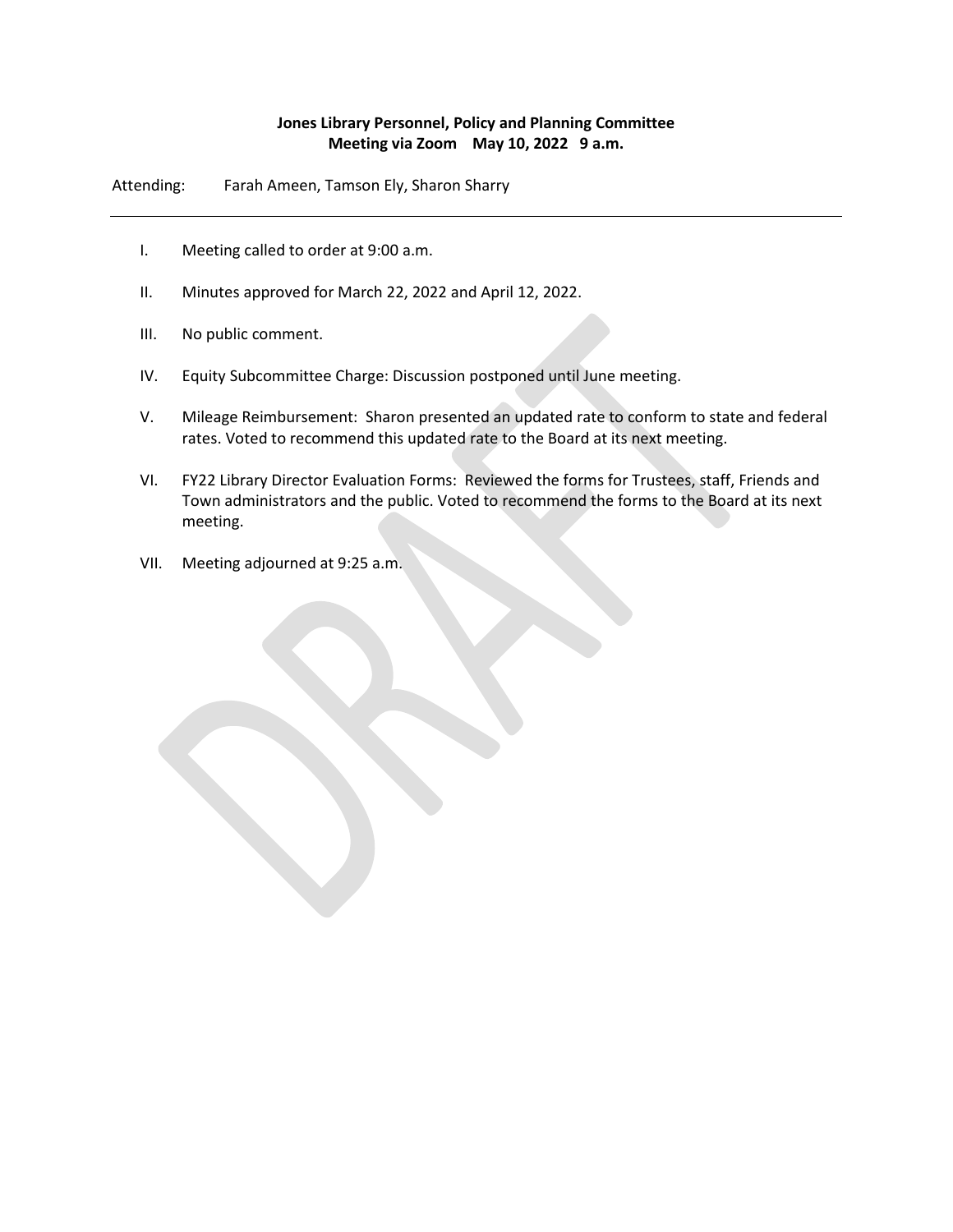# EQUITY, JUSTICE, AND INCLUSION **SUBCOMITTEE**

### COMPOSITION

A subcommittee of the Personnel, Planning & Policy Committee (PPP) will be formed to complete the charge outlined. The subcommittee will consist of six (6) voting members. Each member will be recommended by the PPP and appointed by the President of the Board of Trustees for the duration of this working subcommittee.

- o One (1) Library Trustee who serves on the PPP
- $\circ$  One (1) Library staff member who serves on the Library Antiracism & Equity Collective
- o Four (4) members of the Amherst community, no fewer than three (3) of whom shall represent communities that have been historically marginalized. Appointments shall strive to represent a broad range of the Town's socio-economic diversity. To that end, financial stipends will be provided to support the work of Committee members.
- o A member of the Town Diversity, Equity & Inclusion Committee will be invited to participate as a liaison.

## PURPOSE

The subcommittee will critically examine, including through the solicitation of community feedback, the policies, procedures, and culture of the Library. The subcommittee will further engage the community to develop and recommend an Equity Framework and Action Plan to guide the implementation of changes at the Library to repair, heal, and renew our institution and seek to assure that the Library serves the community in a manner where diversity thrives, inclusion and belonging is the norm, and equity in all its forms is a guiding principle.

### CHARGE

The subcommittee shall, engage the community through outreach to:

 $\circ$  Develop and recommend a draft Equity framework to PPP that will guide the review and creation of policies, planning, and decision making